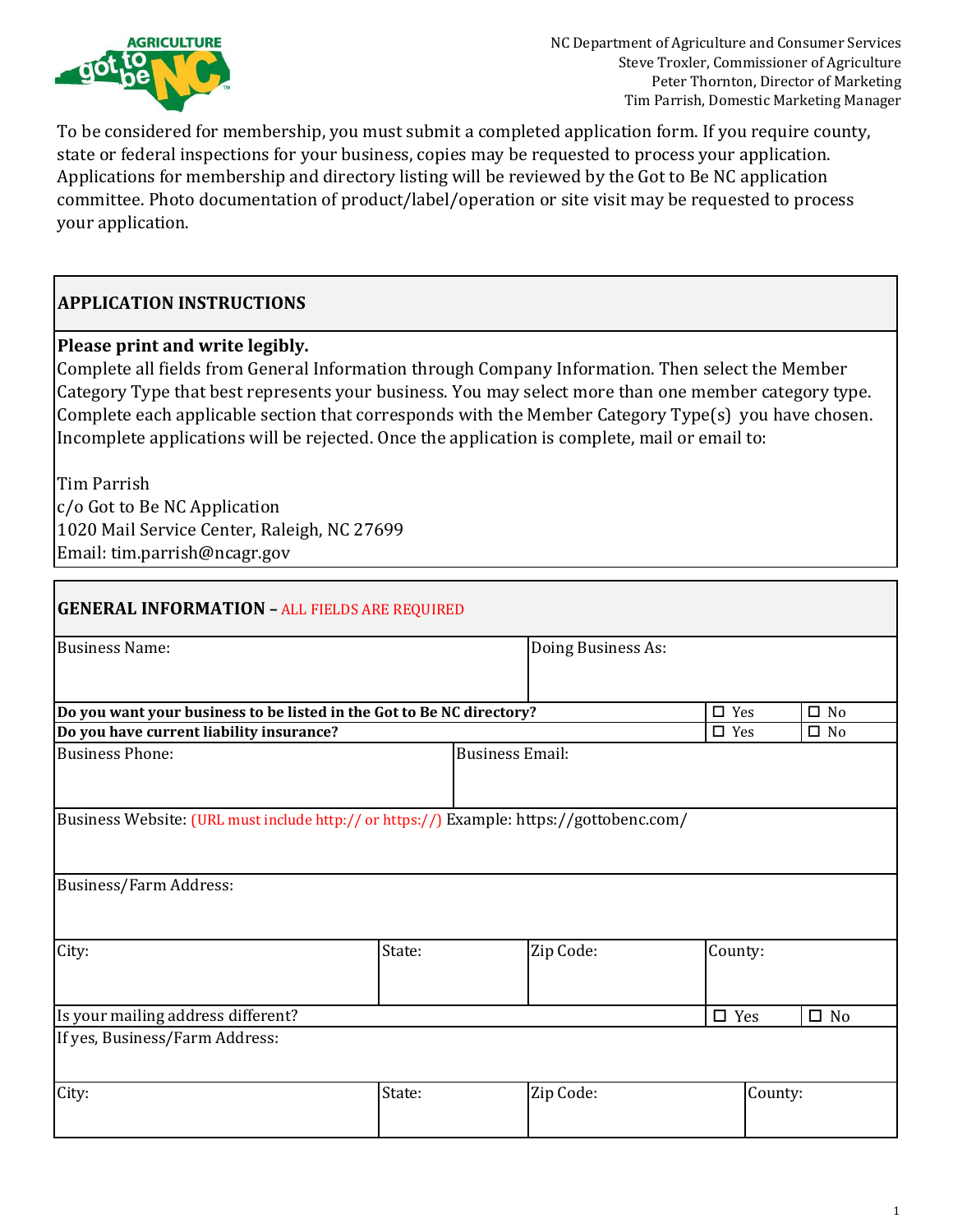

| <b>SOCIAL MEDIA CHANNELS / URL (List as Channel Name - URL)</b><br>Example: https://www.instagram.com/gottobenc/ |  |  |  |  |  |
|------------------------------------------------------------------------------------------------------------------|--|--|--|--|--|
| Facebook:                                                                                                        |  |  |  |  |  |
| Instagram:                                                                                                       |  |  |  |  |  |
| Twitter:                                                                                                         |  |  |  |  |  |
| YouTube:                                                                                                         |  |  |  |  |  |

| <b>CONTACT INFORMATION</b>            |                       |
|---------------------------------------|-----------------------|
| <b>Contact Name:</b>                  | Contact Title:        |
| <b>Contact Email:</b>                 | <b>Contact Phone:</b> |
|                                       |                       |
| <b>List Additional Contacts Below</b> |                       |
| <b>Contact Name:</b>                  | Contact Title:        |
|                                       |                       |
| Contact Email:                        | <b>Contact Phone:</b> |
|                                       |                       |
| <b>Contact Name:</b>                  | Contact Title:        |
|                                       |                       |
| Contact Email:                        | <b>Contact Phone:</b> |
|                                       |                       |
| Cologt usuu kugungga glaggifigation   |                       |

| Select your business classification. |             |             |    |  |  |  |
|--------------------------------------|-------------|-------------|----|--|--|--|
| l Sole Proprietorship                | Partnership | Corporation | uu |  |  |  |
|                                      |             |             |    |  |  |  |
| <b>INFMOCDADHICS</b>                 |             |             |    |  |  |  |

### **DEMOGRAPHICS**

This information helps us better serve you. Select all that apply.

| African American Owned         | l-Asian Indian Owned- | $\Box$ Asian Pacific Owned | $\Box$ Century Farms |
|--------------------------------|-----------------------|----------------------------|----------------------|
| $\Box$ First Generation Farmer | l Hispanic Owned      | I□ Native American Owned   | I□ Veteran Owned     |
| Women Owned                    | Other                 |                            |                      |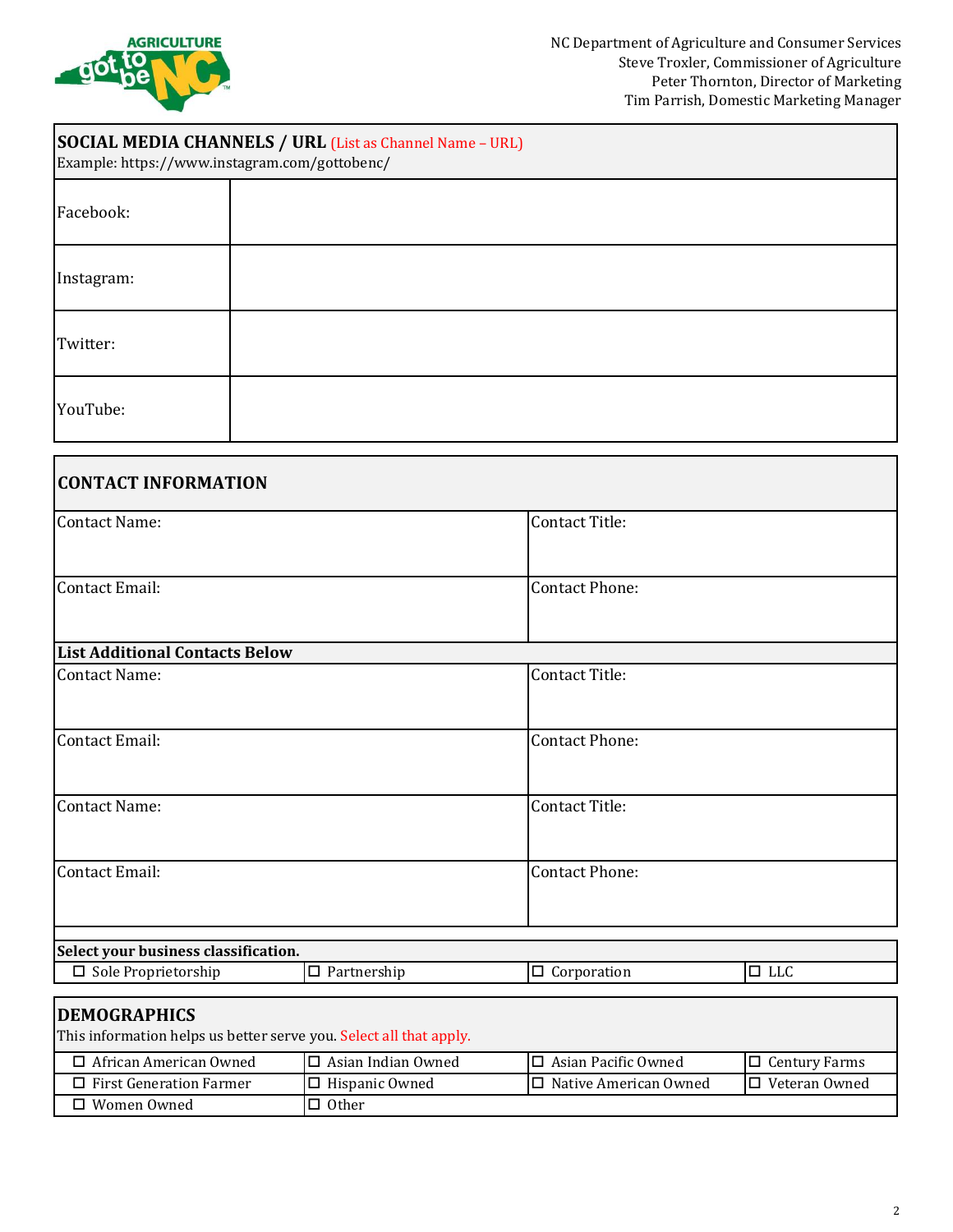

# **COMPANY INFORMATION**

### **Please provide a brief description of your business and products.**

This information will appear on GottoBeNC.com for members who have elected to be listed. Please include information relevant to potential buyers and customers.

# **MEMBER CATEGORY TYPES DEFINED**

**AGRITOURISM:** A segment of rural/nature tourism that encompasses a commercial enterprise within an agricultural setting that offers outdoor tours, field (pick your own), and recreational activities/ experiences, seasonal experiences such as fall fun and holiday themes, ag awareness through education/entertainment, hospitality services encompassing food, lodging, guides and direct farm product retail sales.

**FARMERS MARKET:** A farmers market is a public and recurring assembly of farmers or their representatives selling the food that they produced directly to consumers.

**FOODSERVICE:** The foodservice industry encompasses all of the activities, services and business function involved in preparing and serving food to people eating away from home. This includes all types of restaurants from fine dining to fast food. It also includes institutional food operation at locations such as schools and hospitals, as well as other specialty vendors such as food truck operator and catering businesses.

**GROWERS/PRODUCERS:** Growers/producers are considered farms that grow/produce market ready food and fiber products from cultivated crops and/or livestock animals.

**PRODUCTS:** Products are defined as a value-added/manufacturer/processor of food/beverage, livestock/meat, fruits/vegetables, dairy, seafood/aquaculture and non-food products.

**RESOURCE, SUPPORT and SERVICE PROVIDERS:** Resource, support and service providers are critical partners in the general support of our state's agriculture, food and fiber sectors and our Got to Be NC membership. These partners support the products our members grow, raise and make. It covers retailers, wholesalers, resellers and ecommerce operations, processing, co-packing, and delivery services along with how to connect directly to our own NCDA marketing specialists.

| Select the member category type(s) that best describes your business. Select all that apply. |                       |                                              |            |           |  |  |  |
|----------------------------------------------------------------------------------------------|-----------------------|----------------------------------------------|------------|-----------|--|--|--|
| $\Box$ AGRITOURISM                                                                           | $\Box$ FARMERS MARKET | $\Box$ FOODSERVICE                           |            |           |  |  |  |
| $\square$ GROWERS/PRODUCERS                                                                  | $\square$ PRODUCTS    | $\Box$ RESOURCE, SUPPORT & SERVICE PROVIDERS |            |           |  |  |  |
| $\Box$ No<br>$\Box$ Yes<br>Do you export?                                                    |                       |                                              |            |           |  |  |  |
| Would you like to be contacted by our international marketing office?                        |                       |                                              | $\Box$ Yes | $\Box$ No |  |  |  |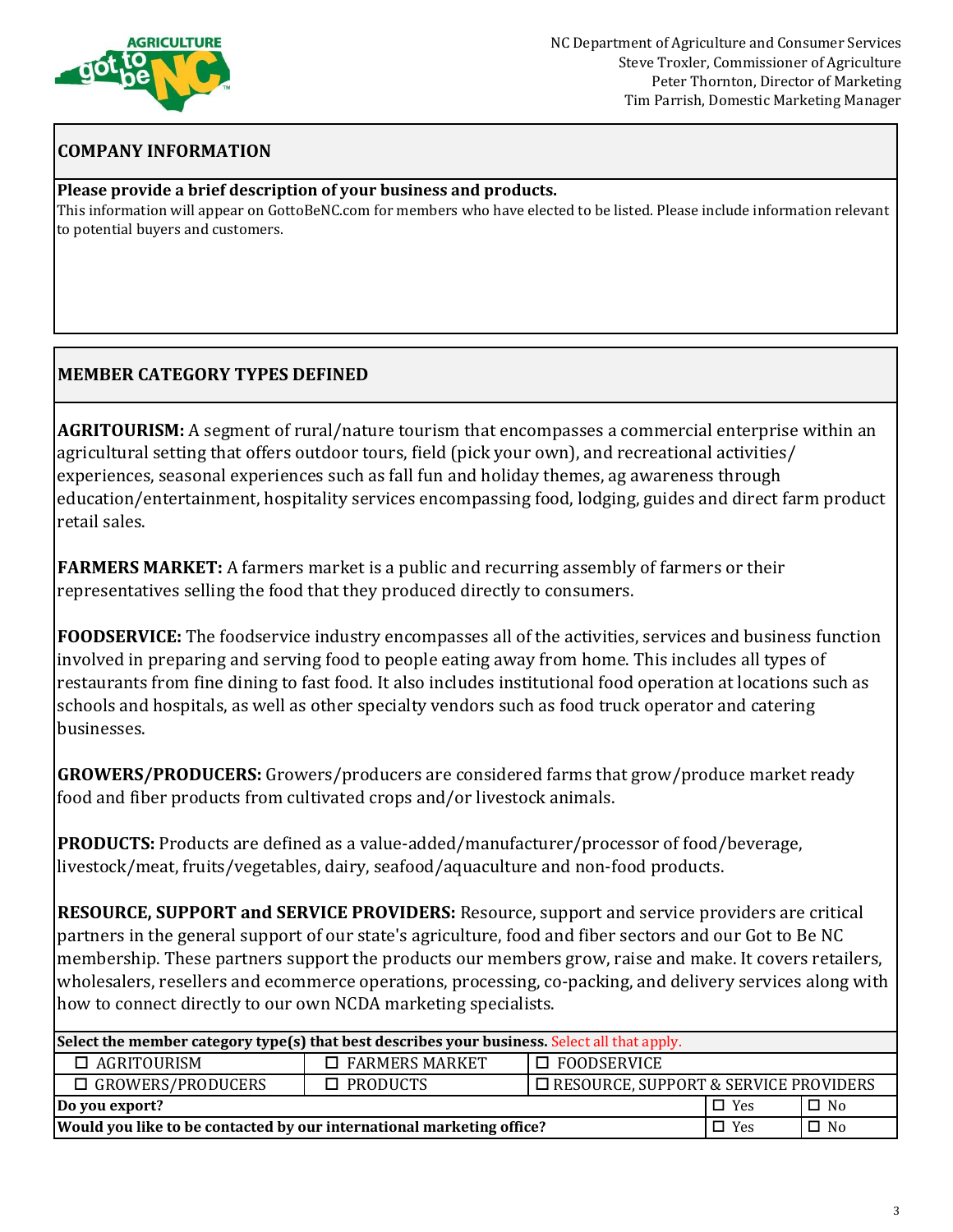

7

| If you selected yes, what international regions are you interested in. Select all that apply.                                                                   |                                                                                                    |                      |                               |  |  |  |  |
|-----------------------------------------------------------------------------------------------------------------------------------------------------------------|----------------------------------------------------------------------------------------------------|----------------------|-------------------------------|--|--|--|--|
| $\Box$ Asia                                                                                                                                                     | $\Box$ Canada                                                                                      | $\Box$ Caribbean     | $\square$ Europe              |  |  |  |  |
| $\Box$ Mexico                                                                                                                                                   | $\square$ South America                                                                            |                      |                               |  |  |  |  |
| FOR THE REMAINING SECTIONS BELOW - ONLY COMPLETE THE SECTIONS SPECIFIC<br>TO THE MEMBER CATEGORY TYPE(S) YOU SELECTED ABOVE.                                    |                                                                                                    |                      |                               |  |  |  |  |
| <b>AGRITOURISM - INFORMATION</b><br>If you checked Agritourism from the list above in Member Category Type, complete all applicable sections under Agritourism. |                                                                                                    |                      |                               |  |  |  |  |
| <b>AGRITOURISM FILTERS:</b><br>Select the types of agritourism services or activities your business provides. Select all that apply.                            |                                                                                                    |                      |                               |  |  |  |  |
| $\Box$ Fall Fun                                                                                                                                                 | $\Box$ Field Trips/Educational                                                                     | $\Box$ Holiday       | □ Pick Your Own               |  |  |  |  |
| $\square$ Tours & Activities                                                                                                                                    | $\square$ Weddings                                                                                 | $\Box$ Other         |                               |  |  |  |  |
|                                                                                                                                                                 | Why would a potential visitor planning an itinerary choose your farm or location as a destination? |                      |                               |  |  |  |  |
| Indicate the location classification of your business.                                                                                                          |                                                                                                    |                      |                               |  |  |  |  |
| $\Box$ Rural                                                                                                                                                    | $\square$ Suburban                                                                                 | $\Box$ Urban         |                               |  |  |  |  |
| Is your farm or business a member of the NC Agritourism Networking Association?                                                                                 |                                                                                                    |                      | $\square$ Yes<br>$\square$ No |  |  |  |  |
| Is your business seasonal or year-round?                                                                                                                        |                                                                                                    | $\square$ Seasonal   | □ Year-Round                  |  |  |  |  |
| If your business is seasonal, which season(s) is it open? Select all that apply.                                                                                |                                                                                                    |                      |                               |  |  |  |  |
| $\Box$ Winter                                                                                                                                                   | $\boxed{\Box}$ Spring                                                                              | $\Box$ Summer        | $\Box$ Fall                   |  |  |  |  |
| Which months are you open to the public? Select all that apply.                                                                                                 |                                                                                                    |                      |                               |  |  |  |  |
| $\Box$ January                                                                                                                                                  | $\Box$ February                                                                                    | $\Box$ March         | $\Box$ April                  |  |  |  |  |
| $\Box$ May                                                                                                                                                      | $\square$ June                                                                                     | $\Box$ July          | $\Box$ August                 |  |  |  |  |
| $\square$ September                                                                                                                                             | $\Box$ October                                                                                     | $\Box$ November      | $\Box$ December               |  |  |  |  |
| What are your days and hours? Select all that apply.                                                                                                            |                                                                                                    |                      |                               |  |  |  |  |
| Hours:                                                                                                                                                          | □ Sunday □ Monday □ Tuesday □ Wednesday □ Thursday □ Friday □ Saturday                             |                      |                               |  |  |  |  |
| Select your primary amenities. Select all that apply.                                                                                                           |                                                                                                    |                      |                               |  |  |  |  |
| □ Bed & Breakfast                                                                                                                                               | $\Box$ Cabins                                                                                      | $\square$ Camp Sites | $\Box$ Picnic Area            |  |  |  |  |
| $\Box$ RV/Motorhomes                                                                                                                                            | $\square$ Restaurants                                                                              | $\Box$ Wi-Fi         | $\Box$ Other                  |  |  |  |  |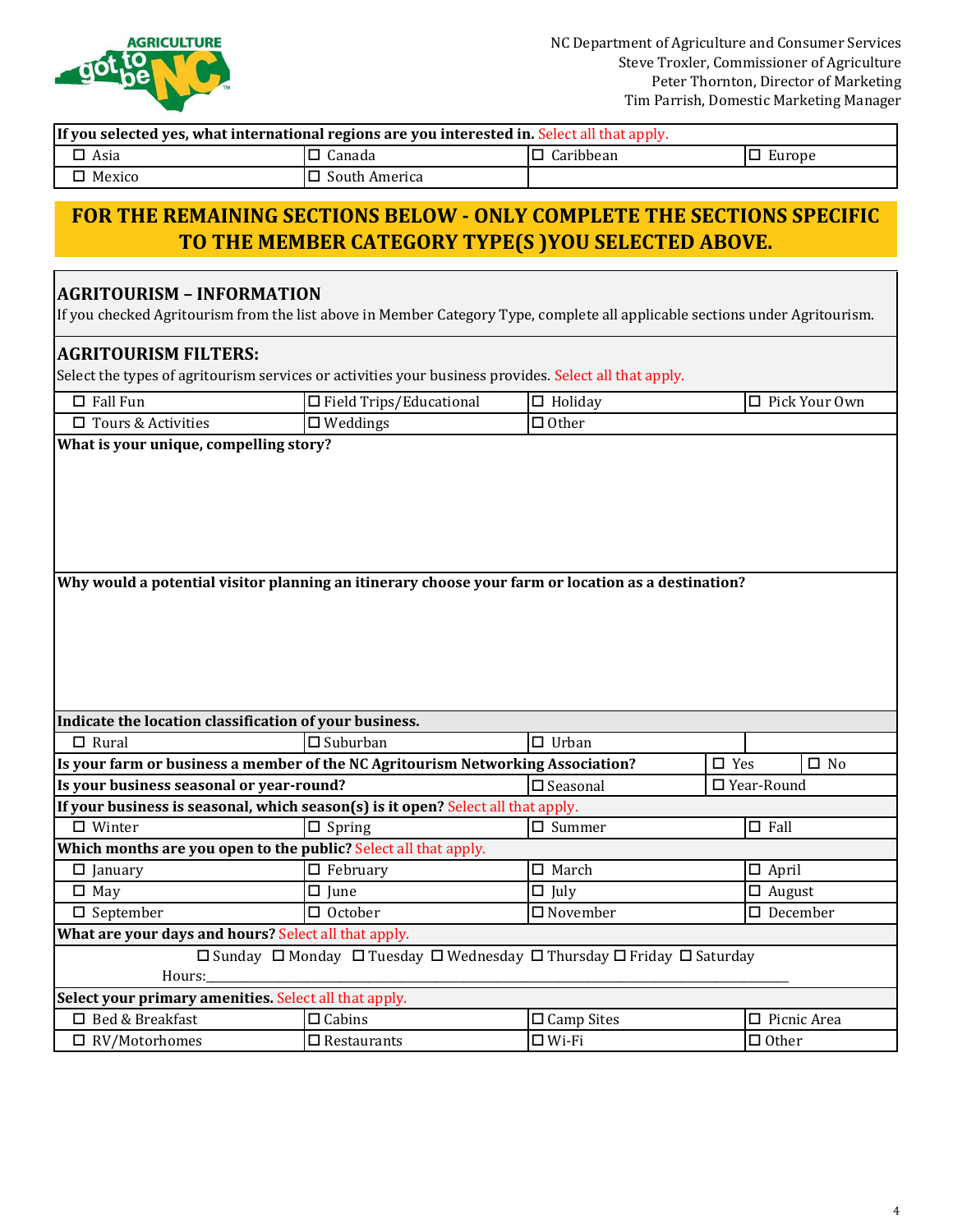

|                                                                                                                                                                                                                                                              | Indicate your primary products available for direct sale. Select all that apply.                                                                       |                                |                                   |  |  |  |
|--------------------------------------------------------------------------------------------------------------------------------------------------------------------------------------------------------------------------------------------------------------|--------------------------------------------------------------------------------------------------------------------------------------------------------|--------------------------------|-----------------------------------|--|--|--|
| $\Box$ Artisan Breads                                                                                                                                                                                                                                        | $\overline{\Box}$ Artisan Cheese                                                                                                                       | $\square$ Baskets              | $\Box$ Bedding Plants             |  |  |  |
| $\Box$ Chicken                                                                                                                                                                                                                                               | □ Corn Stalks                                                                                                                                          | $\Box$ Craft Beer              | $\Box$ Craft Distilled<br>Spirits |  |  |  |
| $\square$ CSA                                                                                                                                                                                                                                                | Eggs<br>□                                                                                                                                              | $\Box$ Farm Animal Feed        | $\square$ Flowers                 |  |  |  |
| $\Box$ Fruits                                                                                                                                                                                                                                                | $\Box$ Herbs                                                                                                                                           | $\Box$ Local Crafts            | $\Box$ Meat                       |  |  |  |
| $\Box$ Potted Plants                                                                                                                                                                                                                                         | $\square$ Pumpkins                                                                                                                                     | $\square$ Seafood              | $\Box$ Shrubs                     |  |  |  |
| $\square$ Specialty Food Products<br>(honey, jams, jellies, pickles, sauces)                                                                                                                                                                                 | $\Box$ Straw Bales                                                                                                                                     | $\square$ Sugar Cane           | $\square$ Trees                   |  |  |  |
| $\Box$ Vegetable Plants                                                                                                                                                                                                                                      | $\square$ Vegetables                                                                                                                                   | $\square$ Wreaths              | $\Box$ Other                      |  |  |  |
| How many full-time employees work at your organization?                                                                                                                                                                                                      |                                                                                                                                                        |                                | $\#$                              |  |  |  |
| How many part-time employees work at your organization?                                                                                                                                                                                                      |                                                                                                                                                        |                                | $\#$                              |  |  |  |
| Indicate the range of your annual sales. In order to identify the economic impact that operations have in our state and to<br>keep our association viable, please select the amount of sales that you generated during the past season. We will compile this |                                                                                                                                                        |                                |                                   |  |  |  |
| information for overall member inputs and no individual information will be shared.                                                                                                                                                                          |                                                                                                                                                        |                                |                                   |  |  |  |
| $\Box$ Less than \$24,999                                                                                                                                                                                                                                    | $\square$ \$25,000 - \$50,000                                                                                                                          | $\square$ \$50,000 - \$100,000 | $\Box$ \$100,000+                 |  |  |  |
| age restrictions, etc.                                                                                                                                                                                                                                       |                                                                                                                                                        |                                |                                   |  |  |  |
|                                                                                                                                                                                                                                                              |                                                                                                                                                        |                                |                                   |  |  |  |
| <b>AGRITOURISM - FALL FUN INFORMATION</b><br>If you checked Fall Fun from the list of agritourism filters, complete this section. Select all that apply.                                                                                                     |                                                                                                                                                        |                                |                                   |  |  |  |
| □ Corn Maze                                                                                                                                                                                                                                                  | □ Haunted Maze                                                                                                                                         | $\Box$ Hayride                 | $\square$ Pumpkin Patch           |  |  |  |
| $\Box$ Wagon Rides                                                                                                                                                                                                                                           | $\Box$ Other                                                                                                                                           |                                |                                   |  |  |  |
| <b>AGRITOURISM - FIELD TRIPS &amp; EDUCATIONAL INFORMATION</b><br>If you checked Field Trips & Educational from the list of agritourism filters, complete this section. Select all that apply.                                                               |                                                                                                                                                        |                                |                                   |  |  |  |
| $\Box$ Agriculture Museum                                                                                                                                                                                                                                    | $\Box$ Cheese Processing                                                                                                                               | $\Box$ Cooking Demo            | $\Box$ Ecology                    |  |  |  |
| $\Box$ Educational Seminars                                                                                                                                                                                                                                  | □ Farm Work Experience                                                                                                                                 | $\Box$ Historic Buildings      | □ School Activities               |  |  |  |
| $\square$ Summer Camps                                                                                                                                                                                                                                       | $\Box$ Other                                                                                                                                           |                                |                                   |  |  |  |
|                                                                                                                                                                                                                                                              |                                                                                                                                                        |                                |                                   |  |  |  |
|                                                                                                                                                                                                                                                              | <b>AGRITOURISM - HOLIDAY INFORMATION</b><br>If you checked Holiday from the list of agritourism filters, complete this section. Select all that apply. |                                |                                   |  |  |  |
| $\Box$ Camp Fires                                                                                                                                                                                                                                            | $\hfill\Box$<br>Christmas Trees                                                                                                                        | $\Box$ Other                   |                                   |  |  |  |
|                                                                                                                                                                                                                                                              |                                                                                                                                                        |                                |                                   |  |  |  |

# **AGRITOURISM – PICK YOUR OWN INFORMATION**

If you checked Pick Your Own from the list of agritourism filters, complete this section. Select all that apply.

| Apples<br>ー        | $\overline{\phantom{a}}$<br><b>Blackberries</b><br>. ت | -<br>eberries   | <b>TI.</b><br>_<br>Figs<br>- |
|--------------------|--------------------------------------------------------|-----------------|------------------------------|
| npkins<br>--<br>__ | $\sim$<br>_<br>wberries<br>.                           | $\sim$<br>Uther |                              |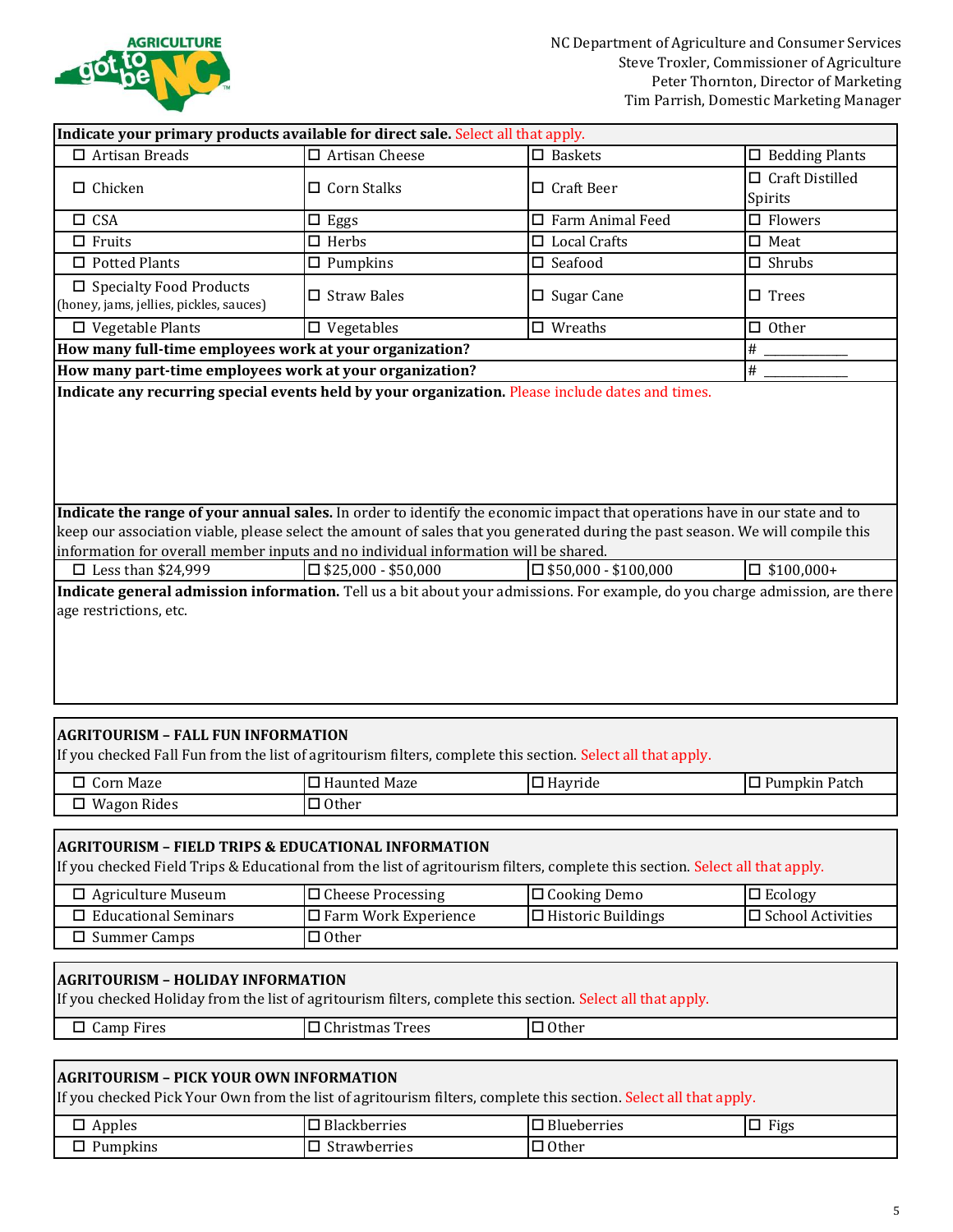

| <b>AGRITOURISM -TOURS &amp; ACTIVITIES INFORMATION</b><br>If you checked Tours & Activities from the list of agritourism filters, complete this section. Select all that apply. |                              |                               |                                 |  |  |  |  |
|---------------------------------------------------------------------------------------------------------------------------------------------------------------------------------|------------------------------|-------------------------------|---------------------------------|--|--|--|--|
| <b>Agriculture Museum</b><br>□                                                                                                                                                  | $\Box$ Animal Experiences    | $\Box$ ATV                    | $\Box$ Bike Trails              |  |  |  |  |
| <b>Bird Watching</b><br>П.                                                                                                                                                      | $\Box$ Brewery               | $\Box$ Cheese Processing      | $\Box$ Cider Mill               |  |  |  |  |
| $\Box$ Cooking Demo                                                                                                                                                             | $\Box$ Dog Trails            | $\square$ Farm to Table Meals | $\Box$ Farm Work<br>Experiences |  |  |  |  |
| $\Box$ Fishing                                                                                                                                                                  | $\Box$ Gardening Experiences | $\Box$ Gem Mining             | $\Box$ Greenhouse               |  |  |  |  |
| $\Box$ Hiking                                                                                                                                                                   | $\Box$ Historic Buildings    | $\Box$ Horseback Riding       | $\Box$ Hunting                  |  |  |  |  |
| $\Box$ Lake / River Experiences                                                                                                                                                 | $\Box$ Mud Run               | $\Box$ Pottery Making         | $\Box$ Saltwater<br>Experiences |  |  |  |  |
| $\Box$ Traditional Farms                                                                                                                                                        | $\Box$ Trail Rides           | $\Box$ Wagon Rides            | $\Box$ Wine Making              |  |  |  |  |
| $\Box$ Other<br>$\Box$ Winery/Vineyard                                                                                                                                          |                              |                               |                                 |  |  |  |  |
|                                                                                                                                                                                 |                              |                               |                                 |  |  |  |  |

## **FARMERS MARKETS INFORMATION**

If you checked Farmers Markets from the list above in the Member Category Type Section, complete all applicable sections under Farmers Market.

| Is your business seasonal or year-round?                                                                            |                                                                   | ப | Seasonal |  | $\square$ Year-Round |  |
|---------------------------------------------------------------------------------------------------------------------|-------------------------------------------------------------------|---|----------|--|----------------------|--|
| If your business is seasonal, which season(s) is it open? Select all that apply.                                    |                                                                   |   |          |  |                      |  |
| $\Box$ Winter<br>$\Box$ Fall<br>$\Box$ Spring<br>$\Box$ Summer                                                      |                                                                   |   |          |  |                      |  |
|                                                                                                                     | What are your days and hours of operation? Select all that apply. |   |          |  |                      |  |
| $\Box$ Sunday $\Box$ Monday $\Box$ Tuesday $\Box$ Wednesday $\Box$ Thursday $\Box$ Friday $\Box$ Saturday<br>Hours: |                                                                   |   |          |  |                      |  |

#### **Applying for Certified Roadside Market Program?** o Yes o No

If yes, application to the Certified Roadside Market Program must be made by completing and submitting an application in addition to and separate from your Got to Be NC application. The Certified Roadside application can be found here: https://www.ncfarmfresh.com/CertifiedCriteria.asp.

# **FOODSERVICE INFORMATION**

If you checked Foodservice from the list above in Member Category Type, complete all applicable sections under Foodservice.

| Indicate your business type. Select all that apply.                                                 |                                                    |                                                                         |               |                    |              |  |
|-----------------------------------------------------------------------------------------------------|----------------------------------------------------|-------------------------------------------------------------------------|---------------|--------------------|--------------|--|
| $\Box$ Caterer - Full Service -<br>Commercial Kitchen                                               | □ Caterer - Limited Menu -<br>Home Based           | I□ Mobile Food Units                                                    |               | $\Box$ Independent |              |  |
| $\Box$ Restaurant-Full Menu Services                                                                | $\square$ Specialty Operations -<br>Bakeries, etc. | $\Box$ Subscriber Based<br>$\Box$ Chain<br><b>Prepared Meal Service</b> |               |                    |              |  |
| Select your time of cuisine. Select all that apply.                                                 |                                                    |                                                                         |               |                    |              |  |
| $\Box$ American                                                                                     | $\Box$ Asian Fusion                                | $\square$ Asian<br>$\square$ Bakery                                     |               |                    |              |  |
| $\Box$ BBQ                                                                                          | $\Box$ Coffee & Tea                                | $\square$ French<br>$\Box$ European                                     |               |                    |              |  |
| $\Box$ German                                                                                       | $\Box$ Greek                                       | $\Box$ Italian<br>$\square$ Japanese                                    |               |                    |              |  |
| $\Box$ Lebanese                                                                                     | $\Box$ Mediterranean                               | $\square$ Seafood<br>$\Box$ Mexico                                      |               |                    |              |  |
| $\Box$ Southern                                                                                     | Steakhouse<br>$\Box$ Other<br>∣□ Vegan<br>□        |                                                                         |               |                    |              |  |
| Do you purchase directly from a farm?                                                               |                                                    |                                                                         | $\square$ Yes |                    | $\square$ No |  |
| If not, are you interested in learning more about direct farm purchases?<br>$\Box$ No<br>$\Box$ Yes |                                                    |                                                                         |               |                    |              |  |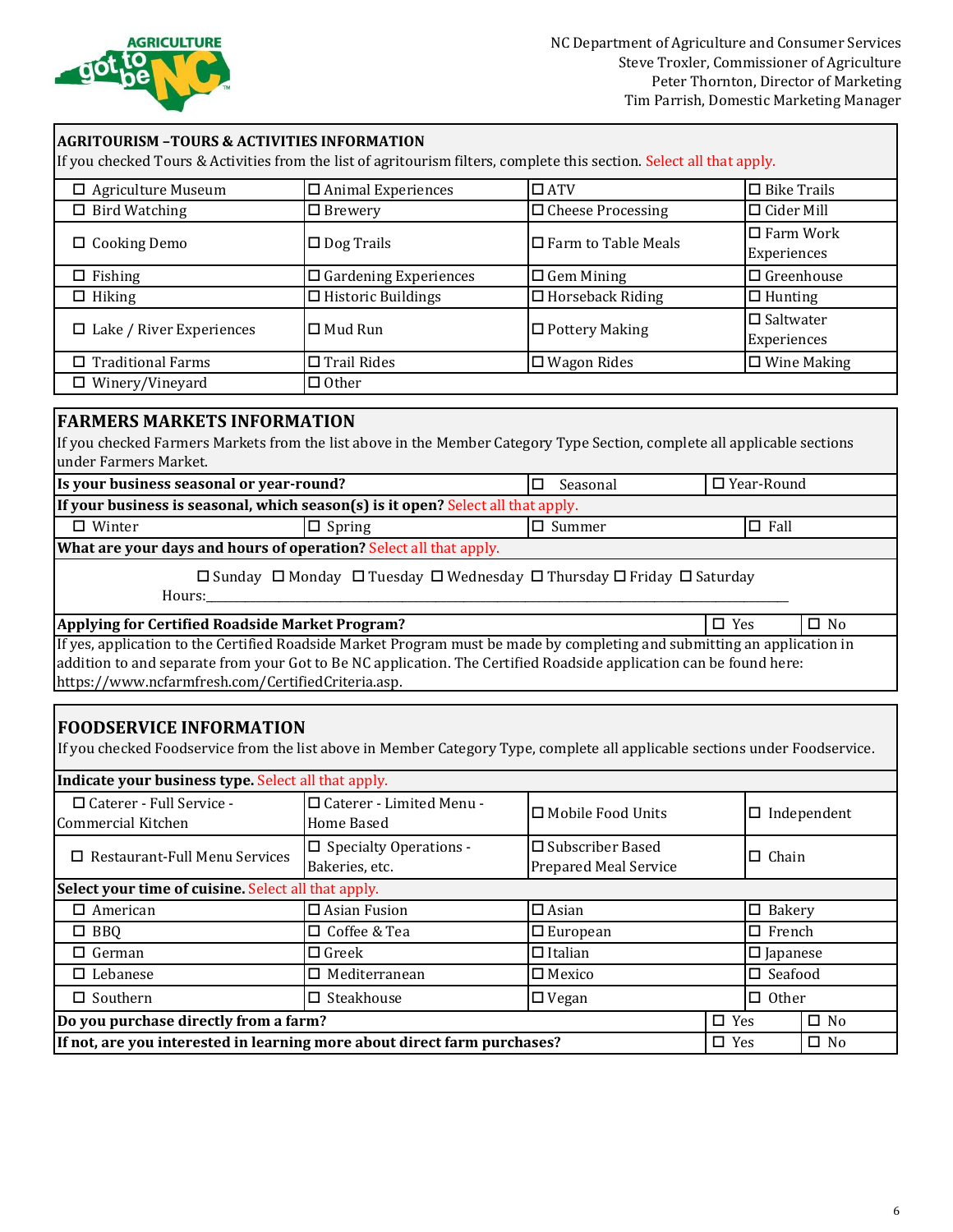

| Which North Carolina ingredients are featured and/or included on your menu?                                          |               |              |
|----------------------------------------------------------------------------------------------------------------------|---------------|--------------|
|                                                                                                                      |               |              |
|                                                                                                                      |               |              |
|                                                                                                                      |               |              |
|                                                                                                                      |               |              |
|                                                                                                                      |               |              |
| Where do you currently source your North Carolina ingredients?                                                       |               |              |
|                                                                                                                      |               |              |
|                                                                                                                      |               |              |
|                                                                                                                      |               |              |
|                                                                                                                      |               |              |
|                                                                                                                      |               |              |
| May we contact you to discuss local marketing opportunities?                                                         | $\square$ Yes | $\square$ No |
| Does your head chef currently participate in any external marketing programs?                                        | $\square$ Yes | $\Box$ No    |
| If so, list external marketing programs.                                                                             |               |              |
|                                                                                                                      |               |              |
|                                                                                                                      |               |              |
| <b>Chef Name:</b>                                                                                                    |               |              |
|                                                                                                                      |               |              |
|                                                                                                                      |               |              |
| <b>GROWERS/PRODUCERS INFORMATION</b>                                                                                 |               |              |
|                                                                                                                      |               |              |
| If you checked Growers/Producers from the list above in Member Category Type, complete all applicable sections under |               |              |
| Growers/Producers.                                                                                                   |               |              |
| Is your business or farm open to the public?                                                                         | $\square$ Yes | $\square$ No |
| Is your business GAP (Good Agricultural Practices) certified?                                                        | $\Box$ Yes    | $\square$ No |

| is your business of farm open to the public:                                                                                                                                                                                                                                  |                              |                                 | ലാട           |                   | ∟ ⊓                  |
|-------------------------------------------------------------------------------------------------------------------------------------------------------------------------------------------------------------------------------------------------------------------------------|------------------------------|---------------------------------|---------------|-------------------|----------------------|
| Is your business GAP (Good Agricultural Practices) certified?                                                                                                                                                                                                                 |                              |                                 |               | $\square$ Yes     | $\square$ No         |
| Do you operate a certified roadside market?                                                                                                                                                                                                                                   |                              |                                 | $\square$ Yes |                   | $\square$ No         |
| Do you operate a produce stand?                                                                                                                                                                                                                                               |                              |                                 | $\square$ Yes |                   | $\square$ No         |
| Is your business organic?                                                                                                                                                                                                                                                     |                              |                                 | $\square$ Yes |                   | $\square$ No         |
| Select the methods of sale for produce. Select all that apply.                                                                                                                                                                                                                |                              |                                 |               |                   |                      |
| $\Box$ Farmers Markets                                                                                                                                                                                                                                                        | $\Box$ Farm to School        | $\Box$ NC State Farmers Markets |               |                   | $\Box$ Pick your Own |
| $\Box$ Retail/Direct to Consumer                                                                                                                                                                                                                                              | $\Box$ Wholesale/High Volume |                                 |               |                   |                      |
| Select the services your business or farm provides. Select all that apply.                                                                                                                                                                                                    |                              |                                 |               |                   |                      |
| $\Box$ Broker                                                                                                                                                                                                                                                                 | $\Box$ Grow                  | $\Box$ Pack                     |               | $\Box$ Repack     |                      |
| $\Box$ Ship                                                                                                                                                                                                                                                                   |                              |                                 |               |                   |                      |
| Do you currently sell at a farmers market?                                                                                                                                                                                                                                    |                              |                                 | $\square$ Yes |                   | $\square$ No         |
| If yes, indicate the name(s) of the market(s) where you sell:                                                                                                                                                                                                                 |                              |                                 |               |                   |                      |
| Indicate the range of your annual sales.                                                                                                                                                                                                                                      |                              |                                 |               |                   |                      |
| To identify the economic impact that operations have in our state and to keep our association viable, select the amount of sales that you generated<br>last season. This information will be compiled for overall member inputs and no individual information will be shared. |                              |                                 |               |                   |                      |
| $\Box$ Less than \$24,999                                                                                                                                                                                                                                                     | $\square$ \$25,000-\$49,999  | $\square$ \$50,000 - \$99,999   |               | $\Box$ \$100,000+ |                      |
| Provide plant license number:                                                                                                                                                                                                                                                 |                              |                                 |               |                   |                      |
| Is your business a greenhouse, nursery, floriculture or turf grass producer?                                                                                                                                                                                                  |                              |                                 | $\square$ Yes |                   | $\square$ No         |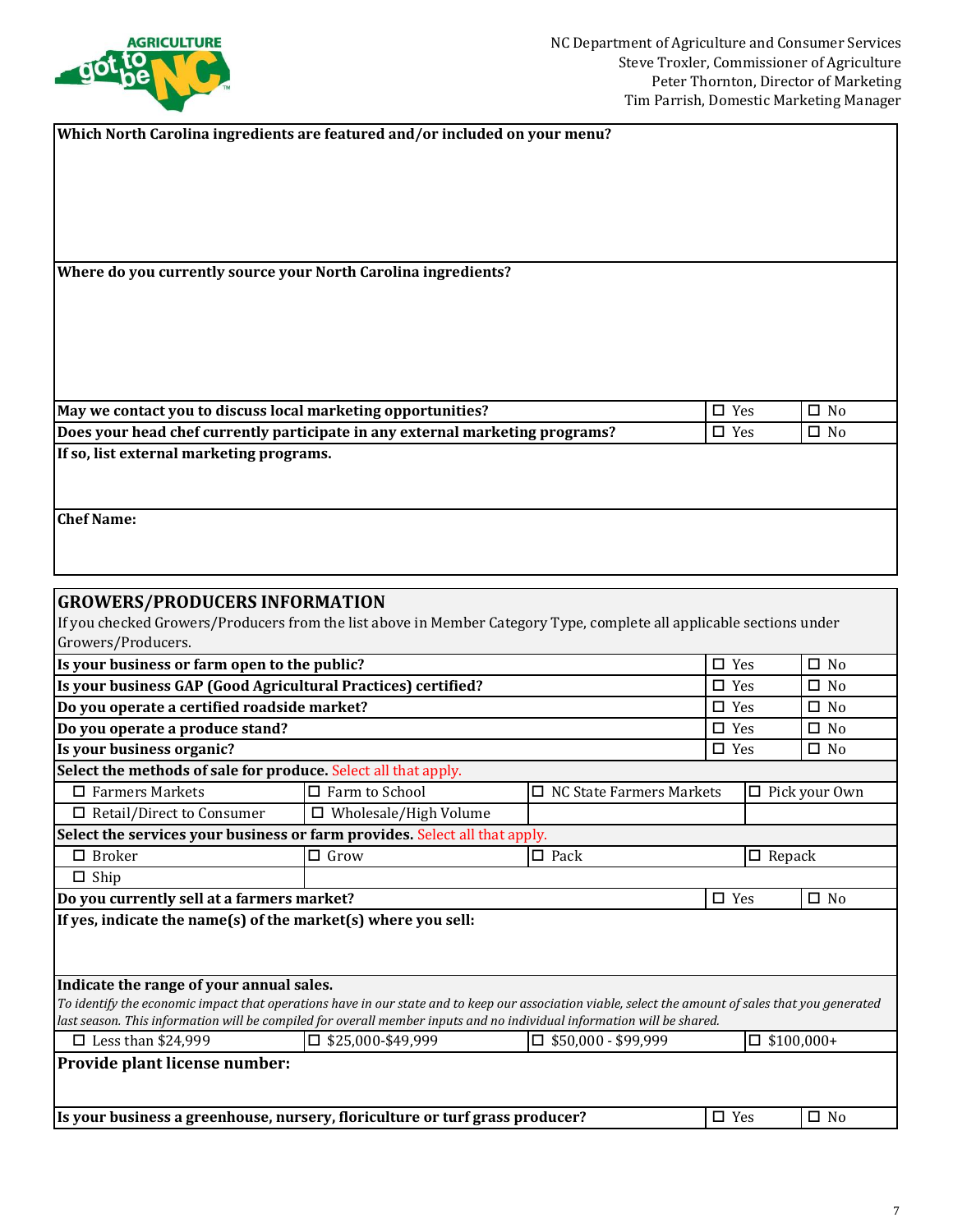

**If yes, list all genera grown that will bear the Got to Be NC logo.** 

 $\Box$  Other  $\Box$  Mustard Greens  $\Box$  Napa  $\Box$  Nectarines  $\Box$  Nuts  $\Box$  Bib Lettuce  $\Box$  Bitter Melon  $\Box$  Blackberries  $\Box$  Blueberries  $\Box$  Bok Choy  $\Box$  Broccoli  $\Box$  Butter Beans  $\Box$  Cabbage  $\Box$  Cantaloupe  $\Box$  Carrots  $\Box$  Celery  $\Box$  Cherry Tomatoes  $\Box$  Chrysanthemums  $\Box$  Cilantro  $\Box$  Collard Greens  $\Box$  Colored Flesh Watermelons o Daikon o Edamame o Edible Flowers o Eggplant *All plant material bearing the Got to Be NC logo must be propagated and grown in North Carolina. Products purchased from out of state and rewholesaled are not eligible to bear the Got to Be NC logo.* **Do the items you grow include fruits, vegetables and/or horticulture?** △ Yes O No **If yes, select your fruit and vegetable product types below.** Select all that apply. o Anaheim Chili Peppers o Annuals o Apples o Apples Sliced  $\Box$  Artichokes  $\Box$  Arugula  $\Box$  Asparagus  $\Box$  Banana Pepper  $\Box$  Chili Peppers  $\Box$  Chinese Okra  $\Box$  Chives  $\Box$  Chives  $\Box$  Choose & Cut Christmas Trees  $\Box$  Barley  $\Box$  Basil  $\Box$  Beans - Variety  $\Box$  Beets  $\Box$  Greens  $\Box$  Habanero Chili  $\Box$  Hav  $\Box$  Hemp  $\Box$  Hydroponic Lettuce  $\Box$  Indian Corn  $\Box$  Jalapeno Peppers  $\Box$  Kale o Figs o Flower Farming o Fresh Cut Flowers o Garlic  $\Box$  Gourds  $\Box$  Grape Tomatoes  $\Box$  Grapes  $\Box$  Green Beans  $\Box$  Green Garlic  $\Box$  Green Onions  $\Box$  Green Peas  $\Box$  Greenhouse Vegetables  $\Box$  Loose Cut Flowers  $\Box$  Melons  $\Box$  Micro Greens  $\Box$  Mixed Vegetables  $\Box$  Mizuna  $\Box$  Muscadine Grapes  $\Box$  Mushrooms  $\Box$  Herbs/Spices  $\Box$  Honeydew Melons  $\Box$  Hot Peppers  $\Box$  House Plants  $\square$  Sweet Potatoes  $\Box$  Sprite Melons  $\Box$  Squash  $\Box$  Squash  $\Box$  Squash - Yellow  $\Box$  Oats  $\Box$  Okra  $\Box$  Onions  $\Box$  Ornamental Squash  $\square$  Swiss Chard  $\square$  Tatsoi o Tobacco o Tomatoes o Trees & Shrubs o Truffles  $\Box$  Beef Cattle  $\Box$  Dairy Cattle  $\Box$  Emus/Ostrich  $\Box$  Equine **Do the items you grow include livestock? O Yes**  $\Box$  Yes  $\Box$  No  $\Box$  Kohlrabi  $\Box$  Leeks **If yes, select your livestock types below.** Select all that apply. <sup>o</sup> Turf Grass <sup>o</sup> Turnip Greens <sup>o</sup> Turnips <sup>o</sup> Vegetable Transplants o Watermelons o Wheat o Yellow Tomatoes o Zucchini  $\Box$  Lettuce  $\Box$  Lima Beans  $\Box$  Long Hots  $\Box$  Pumpkins  $\Box$  Purple Hull Field Peas  $\Box$  Radishes  $\Box$  Raspberries  $\Box$  Rye  $\Box$  Serrano Chili Pepper  $\Box$  Snap Beans  $\Box$  Snow Pea Tips  $\square$  Snow Peas o Red Peppers o Rhubarb o Romaine o Rutabagas  $\Box$  Fiber Producing - alpacas, llamas goats, rabbits, sheep  $\Box$  Peaches  $\Box$  Peanuts  $\square$  Strawberries  $\square$  Sweet Corn  $\Box$  Sorghum  $\Box$  Soybeans  $\Box$  Spinach  $\square$  Pears  $\square$  Peas  $\Box$  Pecans  $\Box$  Peppers - Variety  $\Box$  Perennials  $\Box$  Persimmons O Pine Needles 
→ D Plum Tomatoes 
→ D Pomegranates 
→ D Pre-Cut Christmas Trees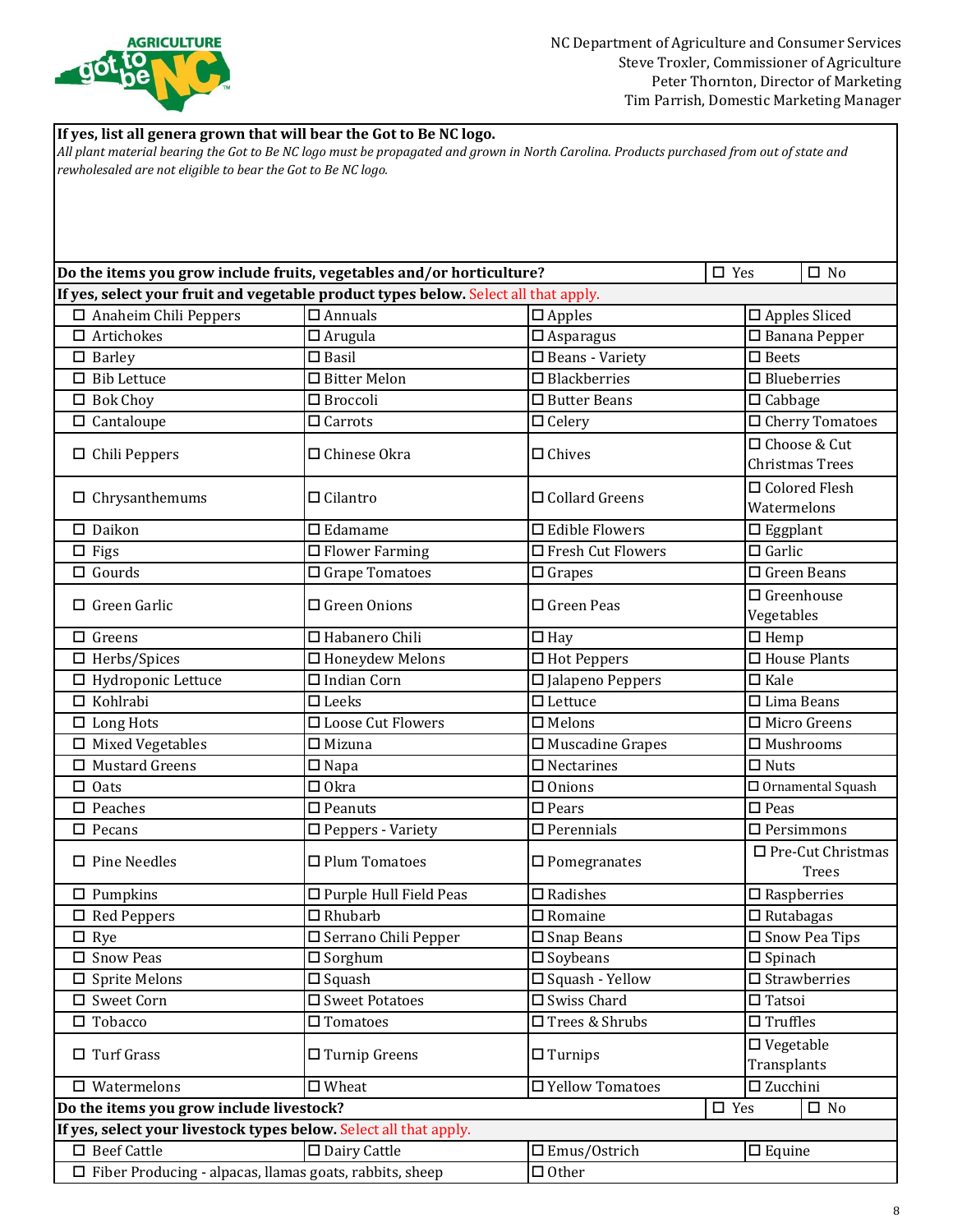

| Do you show livestock at events?                          |                                                                   |                    | $\square$ Yes | $\square$ No |
|-----------------------------------------------------------|-------------------------------------------------------------------|--------------------|---------------|--------------|
| Are you applying as part of the Got to Be NC Tag Program? |                                                                   |                    | $\square$ Yes | $\square$ No |
| If yes, provide premise ID number:                        |                                                                   |                    |               |              |
|                                                           |                                                                   |                    |               |              |
|                                                           | If yes, provide the category of livestock. Select all that apply. |                    |               |              |
| $\Box$ Beef Cattle                                        | $\square$ Dairy Cattle                                            | $\Box$ Dairy Goats | $\Box$ Equine |              |
| $\Box$ Meat Goats                                         | $\Box$ Sheep                                                      | $\Box$ Swine       | $\Box$ Other  |              |
| If yes, list livestock breeder(s):                        |                                                                   |                    |               |              |
|                                                           |                                                                   |                    |               |              |

As a producer applying for a livestock category of the "Got to Be NC" Livestock Tag Program, I further certify that only animals that were in fact bred and born in North Carolina under my ownership will be tagged with the official "Got to Be NC Livestock" tags. I understand that by applying for membership in the Got to Be NC Program, it will be my responsibility to keep appropriate records of each animal tagged with the "Got to Be NC Livestock" tag. Upon request by the North Carolina Department of Agriculture and Consumer Services (NCDA&CS), it shall be my responsibility to produce such records in a timely manner. I understand and agree that the burden of proving that each tagged animal meets all requirements of the program shall solely be borne by me. In the event that I cannot conclusively prove to the satisfaction of NCDA&CS that animals tagged with the "Got to Be NC Livestock" tag meet all requirements of the program, NCDA&CS may, in its sole discretion, take any action it deems necessary at law or in equity. Such action may result in, but shall not be limited to, any of the following: revocation of membership, disqualification from competition, loss of premiums, awards, or auction proceeds. I understand that any exhibitor, their immediate family and any other party involved inn violating this or any other provision of the program, or involved with the unethical fitting and showing of an animal, will be barred from exhibiting or showing a the N.C. State Fair, or any other event sanctioned by the NC Department of Agriculture, and will forfeit all premiums, prize monies and award won in any division.\*

| I agree                                                                                                                                                                                                                                                    |                                                                                              | $\Box$ Yes                                                                    |                   |                                                       |  |
|------------------------------------------------------------------------------------------------------------------------------------------------------------------------------------------------------------------------------------------------------------|----------------------------------------------------------------------------------------------|-------------------------------------------------------------------------------|-------------------|-------------------------------------------------------|--|
| Do the items you produce include meat?                                                                                                                                                                                                                     |                                                                                              |                                                                               | $\square$ Yes     | $\square$ No                                          |  |
| If yes, provide your NC Meat Handlers License number:                                                                                                                                                                                                      |                                                                                              |                                                                               |                   |                                                       |  |
| Provide the name of meat processing facility that your business utilizes:                                                                                                                                                                                  |                                                                                              |                                                                               |                   |                                                       |  |
| Select product type(s). Select all that apply.                                                                                                                                                                                                             |                                                                                              |                                                                               |                   |                                                       |  |
| □ Animal Welfare Certified                                                                                                                                                                                                                                 | $\square$ Bacon                                                                              | $\square$ Beef                                                                | $\square$ Bison   |                                                       |  |
| $\Box$ Bulk Meat                                                                                                                                                                                                                                           | $\Box$ Canned Meats                                                                          | $\Box$ Chicken                                                                |                   | $\Box$ Cured $\Box$ Uncured                           |  |
| $\Box$ Duck                                                                                                                                                                                                                                                | $\square$ Freezer Beef                                                                       | $\Box$ Goat                                                                   | $\Box$ Grass Fed  |                                                       |  |
| $\Box$ Ground Beef, Hamburger                                                                                                                                                                                                                              | $\Box$ Half Carcass                                                                          | $\Box$ Meat Box                                                               | $\square$ Non-GMO |                                                       |  |
| $\Box$ Organic                                                                                                                                                                                                                                             | $\square$ Ostrich/Emu                                                                        | $\square$ Pastured $\square$ Pasture Raised $\square$<br><b>Forest Raised</b> | $\Box$<br>Pork    |                                                       |  |
| $\Box$ Quarter Carcass                                                                                                                                                                                                                                     | $\square$ Rabbit                                                                             | □ Sausage □ Sausage - Country                                                 |                   | $\square$ Sausage - Italian<br>$\square$ Sausage Link |  |
| $\square$ Sheep Lamb                                                                                                                                                                                                                                       | $\square$ Steak                                                                              | $\Box$ Ribeye                                                                 | $\Box$ Turkey     |                                                       |  |
| $\Box$ Whole Carcass                                                                                                                                                                                                                                       | $\Box$ Other                                                                                 |                                                                               |                   |                                                       |  |
| Select your methods of sale for meat products. Select all that apply.                                                                                                                                                                                      |                                                                                              |                                                                               |                   |                                                       |  |
| □ Direct to Consumer                                                                                                                                                                                                                                       | □ Retail Store                                                                               | $\square$ Wholesale                                                           |                   |                                                       |  |
|                                                                                                                                                                                                                                                            | Are you applying for the Certified Roadside Market Program?<br>$\square$ Yes<br>$\square$ No |                                                                               |                   |                                                       |  |
| If yes, application to the Certified Roadside Market Program must be made by completing and submitting an application in<br>addition to and separate from your Got to Be NC application. Please download the form and submit via the instructions provided |                                                                                              |                                                                               |                   |                                                       |  |

with the document. [Certified Roadside Market Application](https://www.ncfarmfresh.com/Roadsidemarket_membership_application.pdf)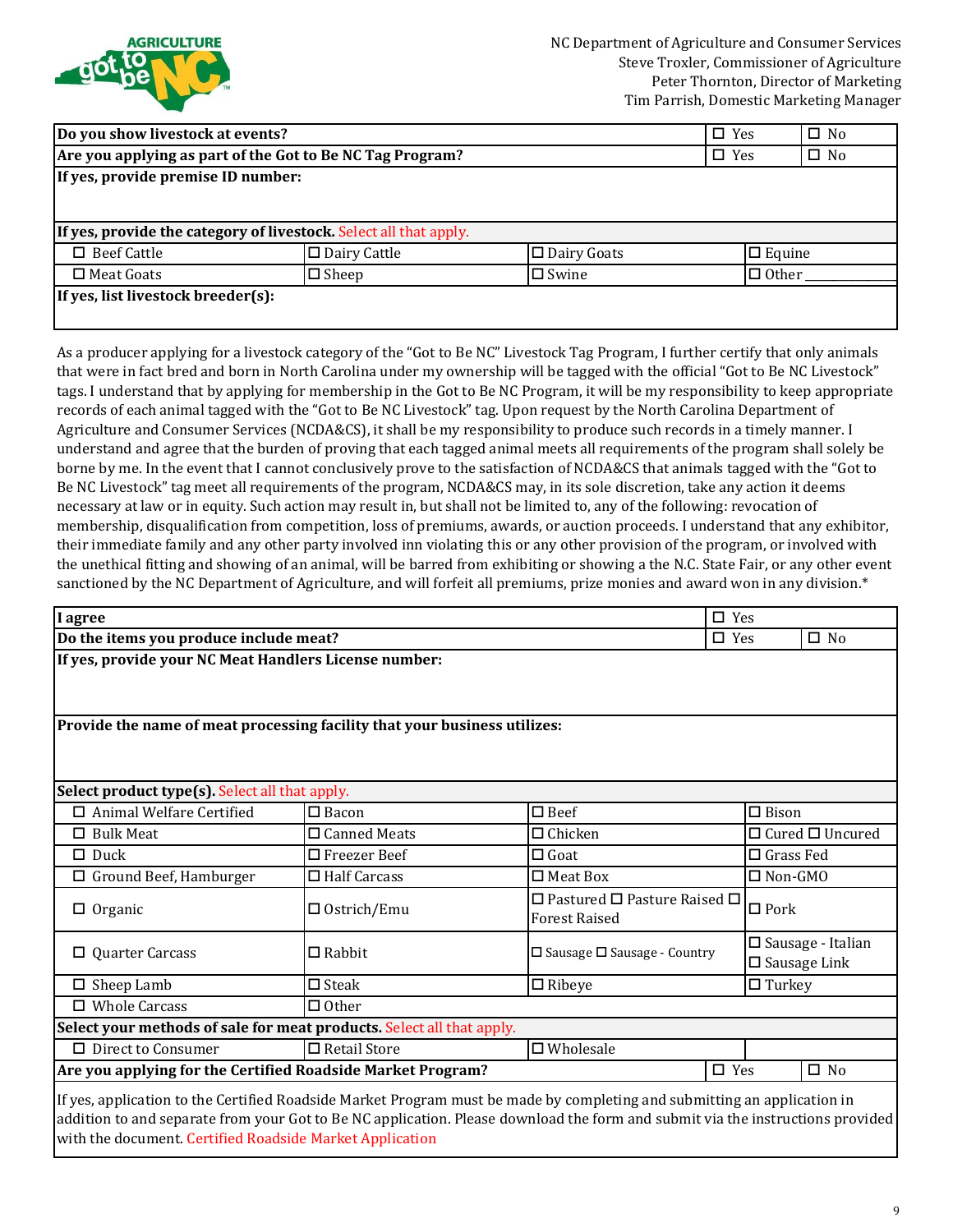

| Select the type of products that you sell. Select all that apply.                                                                                                                              |                    |                                                                                              |               |                                                                               |
|------------------------------------------------------------------------------------------------------------------------------------------------------------------------------------------------|--------------------|----------------------------------------------------------------------------------------------|---------------|-------------------------------------------------------------------------------|
| $\square$ Beverages                                                                                                                                                                            | $\square$ Dairy    | □ Fruits & Vegetables /<br>Horticulture                                                      |               | $\Box$ Livestock                                                              |
| $\Box$ Manufactured Food Items                                                                                                                                                                 | $\square$ Meat     | $\square$ Non-Food Items                                                                     |               | $\square$ Seafood /<br>Aquaculture                                            |
| Is your production facility located in North Carolina?<br>Got to Be NC membership requires sourcing of North Carolina ingredients if product facility is<br>located outside of North Carolina. |                    |                                                                                              | $\square$ Yes | $\square$ No                                                                  |
| Are you a member of the North Carolina Specialty Foods Association?<br>Indicate any state or federal inspectors that inspect your facility.                                                    |                    |                                                                                              | $\square$ Yes | $\square$ No                                                                  |
|                                                                                                                                                                                                |                    |                                                                                              |               |                                                                               |
| What type of facility do you utilize?                                                                                                                                                          |                    |                                                                                              |               |                                                                               |
| $\Box$ Commercial Kitchen /<br>Share Use Facility                                                                                                                                              | $\Box$ Co-packer   | □ Home Based                                                                                 |               | $\square$ Large Scale<br><b>Industrial Facility, Not</b><br><b>Home Based</b> |
|                                                                                                                                                                                                |                    | List the primary North Carolina agricultural ingredients and/or items used in your products. |               |                                                                               |
| List the product line(s) and the brand name(s) they are sold under.                                                                                                                            |                    |                                                                                              |               |                                                                               |
| Where are your products currently distributed and/or sold?<br>List top five by volume.                                                                                                         |                    |                                                                                              |               |                                                                               |
| How are your products distributed. Select all that apply.                                                                                                                                      |                    |                                                                                              |               |                                                                               |
| $\square$ Broker                                                                                                                                                                               | $\square$ Director | $\square$ Distributor                                                                        |               | $\square$ Wholesaler                                                          |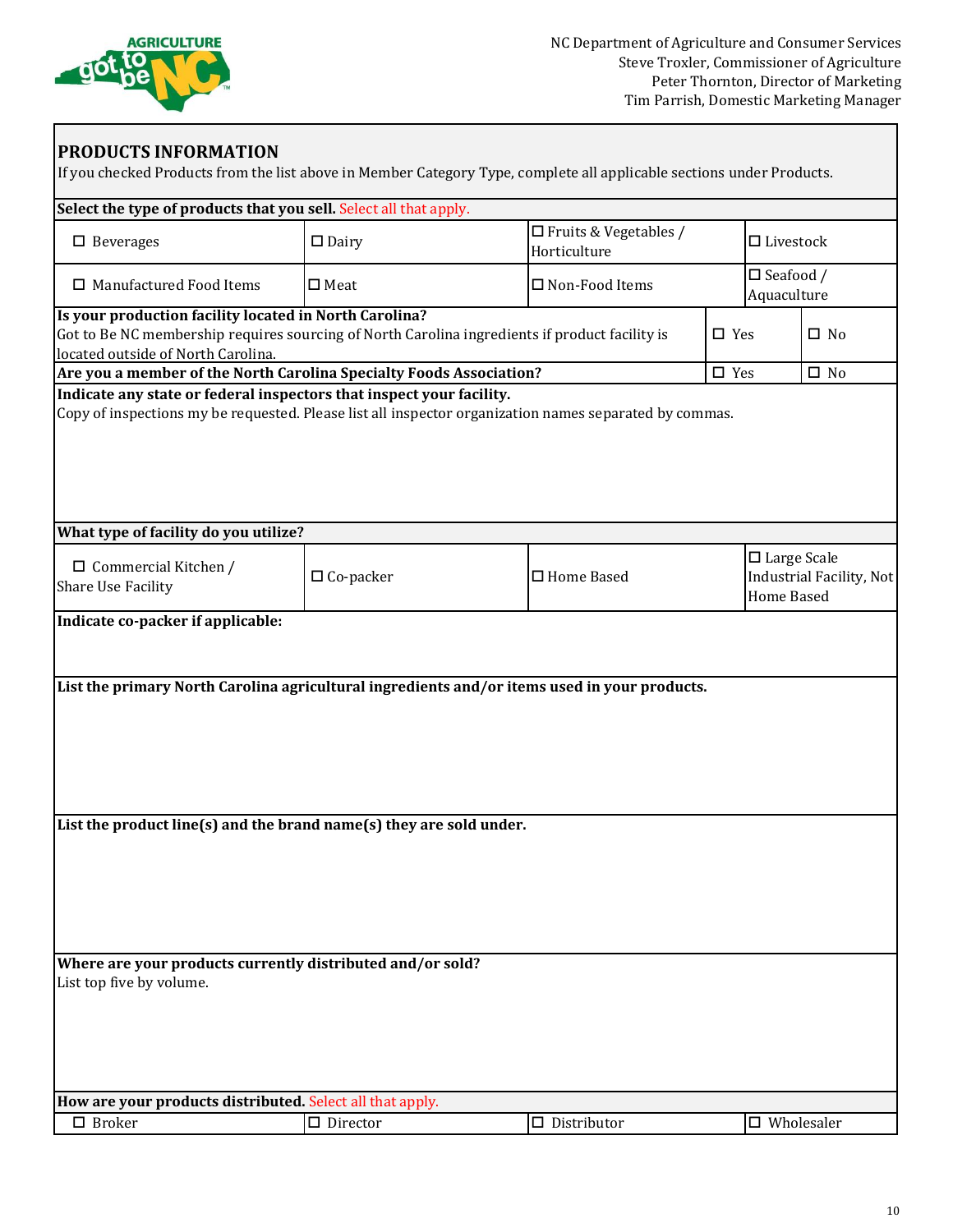

**List all of the states where your products are distributed.** 

### **Will you brand your packaging and/or labels with the Got to Be NC logo?** △ No No No No No No No No No No No No No

**List by name, the primary products that will display our logo.** 

Products not produced, raised or caught in North Carolina are not eligible to display any version of the Got to Be NC logo.

## **PRODUCTS - FRUITS & VEGETABLES/HORTICULTURE INFORMATION**

If you checked Fruits & Vegetables/Horticulture from the list above in Product Filter Type, complete this section.

| If yes, select your fruit and vegetable product types below. Select all that apply. |                                   |                                   |                                             |
|-------------------------------------------------------------------------------------|-----------------------------------|-----------------------------------|---------------------------------------------|
| $\Box$ Anaheim Chili Peppers                                                        | $\overline{\Box}$ Annuals         | $\square$ Apples                  | $\square$ Apples Sliced                     |
| $\Box$ Artichokes                                                                   | $\Box$ Arugula                    | $\overline{\Box}$ Asparagus       | $\overline{\Box}$ Banana Pepper             |
| $\square$ Barley                                                                    | $\Box$ Basil                      | $\overline{\Box}$ Beans - Variety | $\square$ Beets                             |
| $\Box$ Bib Lettuce                                                                  | $\overline{\Box}$ Bitter Melon    | $\square$ Blackberries            | $\overline{\Box}$ Blueberries               |
| $\Box$ Bok Choy                                                                     | $\Box$ Broccoli                   | $\square$ Butter Beans            | $\square$ Cabbage                           |
| $\Box$ Cantaloupe                                                                   | $\Box$ Carrots                    | $\Box$ Celery                     | $\Box$ Cherry Tomatoes                      |
| $\Box$ Chili Peppers                                                                | □ Chinese Okra                    | $\Box$ Chives                     | □ Choose & Cut<br>Christmas Trees           |
| $\Box$ Chrysanthemums                                                               | $\Box$ Cilantro                   | $\Box$ Collard Greens             | □ Colored Flesh<br>Watermelons              |
| $\square$ Daikon                                                                    | $\square$ Edamame                 | $\Box$ Edible Flowers             | $\square$ Eggplant                          |
| $\Box$ Figs                                                                         | $\overline{\Box}$ Flower Farming  | □ Fresh Cut Flowers               | $\Box$ Garlic                               |
| $\Box$ Gourds                                                                       | □ Grape Tomatoes                  | $\Box$ Grapes                     | $\overline{\Box}$ Green Beans               |
| $\Box$ Green Garlic                                                                 | $\Box$ Green Onions               | $\Box$ Green Peas                 | $\Box$ Greenhouse<br>Vegetables             |
| $\Box$ Greens                                                                       | □ Habanero Chili                  | $\Box$ Hay                        | $\Box$ Hemp                                 |
| $\Box$ Herbs/Spices                                                                 | $\overline{\Box}$ Honeydew Melons | $\Box$ Hot Peppers                | $\Box$ House Plants                         |
| $\Box$ Hydroponic Lettuce                                                           | $\Box$ Indian Corn                | □ Jalapeno Peppers                | $\Box$ Kale                                 |
| $\Box$ Kohirabi                                                                     | $\square$ Leeks                   | $\Box$ Lettuce                    | $\Box$ Lima Beans                           |
| $\Box$ Long Hots                                                                    | □ Loose Cut Flowers               | $\square$ Melons                  | $\Box$ Micro Greens                         |
| $\overline{\Box}$ Mixed Vegetables                                                  | $\Box$ Mizuna                     | $\square$ Muscadine Grapes        | $\overline{\Box}$ Mushrooms                 |
| $\Box$ Mustard Greens                                                               | $\square$ Napa                    | $\square$ Nectarines              | $\overline{\Box}$ Nuts                      |
| $\Box$ Oats                                                                         | $\Box$ Okra                       | $\Box$ Onions                     | □ Ornamental Squash                         |
| $\Box$ Peaches                                                                      | $\square$ Peanuts                 | $\square$ Pears                   | $\square$ Peas                              |
| $\Box$ Pecans                                                                       | $\square$ Peppers - Variety       | $\square$ Perennials              | $\square$ Persimmons                        |
| $\Box$ Pine Needles                                                                 | $\Box$ Plum Tomatoes              | $\square$ Pomegranates            | $\square$ Pre-Cut Christmas<br><b>Trees</b> |
| $\square$ Pumpkins                                                                  | □ Purple Hull Field Peas          | $\square$ Radishes                | $\square$ Raspberries                       |
| $\Box$ Red Peppers                                                                  | $\Box$ Rhubarb                    | $\square$ Romaine                 | $\square$ Rutabagas                         |
| $\Box$ Rye                                                                          | □ Serrano Chili Pepper            | $\square$ Snap Beans              | $\overline{\Box}$ Snow Pea Tips             |
| $\square$ Snow Peas                                                                 | $\Box$ Sorghum                    | $\square$ Soybeans                | $\Box$ Spinach                              |
| $\square$ Sprite Melons                                                             | $\square$ Squash                  | $\square$ Squash - Yellow         | $\square$ Strawberries                      |
| □ Sweet Corn                                                                        | □ Sweet Potatoes                  | $\square$ Swiss Chard             | $\square$ Tatsoi                            |
| $\square$ Tobacco                                                                   | $\square$ Tomatoes                | □ Trees & Shrubs                  | $\Box$ Truffles                             |
| $\Box$ Turf Grass                                                                   | $\Box$ Turnip Greens              | $\Box$ Turnips                    | $\square$ Vegetable<br>Transplants          |
| $\square$ Watermelons                                                               | $\square$ Wheat                   | □ Yellow Tomatoes                 | □ Zucchini                                  |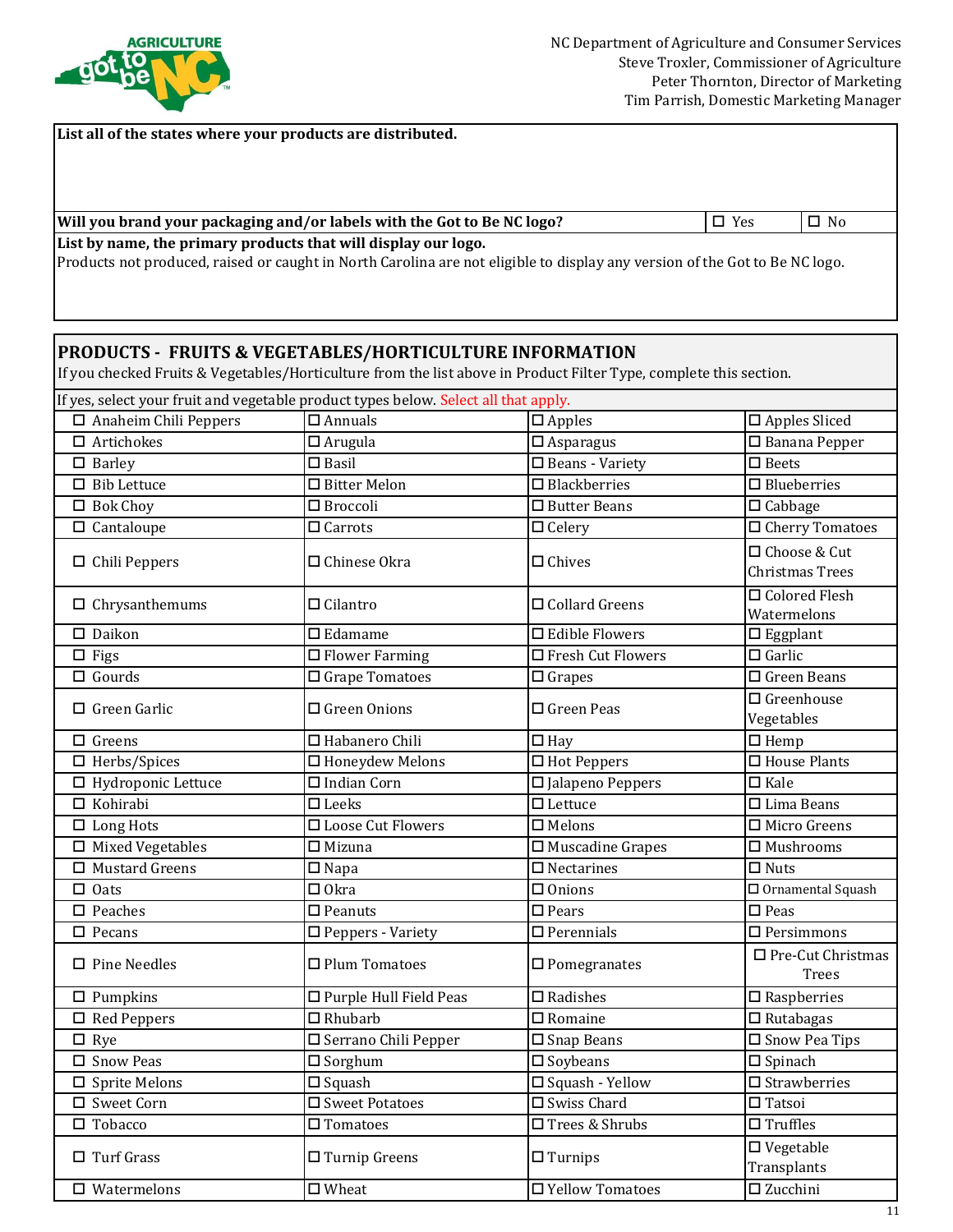

### **PRODUCTS - BEVERAGE INFORMATION**

If you checked Beverages from the list above in Product Filter Type, complete this section.

| Select the type of products that you sell. Select all that apply. |                     |                    |                    |  |
|-------------------------------------------------------------------|---------------------|--------------------|--------------------|--|
| $\square$ Beer                                                    | $\Box$ Cider        | $\Box$ Coffee      | $\Box$ Cold Brews  |  |
| $\Box$ Elderberry                                                 | $\Box$ Energy Drink | $\Box$ Juice       | l□ Kombucha        |  |
| $\Box$ Goat Milk                                                  | $\Box$ Milk         | $\Box$ Plant-Based | $\Box$ Soft Drinks |  |
| $\square$ Spirits                                                 | □ Tea               | $\Box$ Water       | $\Box$ Wine        |  |

### **PRODUCTS - DAIRY INFORMATION**

If you checked Dairy from the list above in Product Filter Type, complete this section.

| Select the type of products that you sell. Select all that apply. |                      |                   |                  |  |  |
|-------------------------------------------------------------------|----------------------|-------------------|------------------|--|--|
| $\Box$ Butter/Margarine                                           | $\Box$ Cheese        | Eggs <sup>1</sup> | $\Box$ Ice Cream |  |  |
| $\Box$ Milk                                                       | $\Box$ Whipped Cream | $\Box$ Yogurt     |                  |  |  |

### **PRODUCTS - LIVESTOCK INFORMATION**

If you checked Livestock from the list above in Product Filter Type, complete this section.

| If yes, provide the category of livestock. Select all that apply.         |                     |              |               |  |
|---------------------------------------------------------------------------|---------------------|--------------|---------------|--|
| $\Box$ Beef Cattle                                                        | $\Box$ Dairy Cattle | Emus/Ostrich | $\Box$ Equine |  |
| $\Box$ Fiber Producing - Alpacas,<br>llamas, goats, rabbits, sheep, other | $\Box$ Meat Goats   | $\Box$ Sheep | $\Box$ Swine  |  |

### **PRODUCTS - MANUFACTURED FOOD ITEMS INFORMATION**

If you checked Manufactured Food Items from the list above in Product Filter Type, complete this section.

| Beeswax                                     | $\Box$ Bread/Baked Goods | Canned/Jarred Goods | $\Box$ Dry/Baking Goods        |
|---------------------------------------------|--------------------------|---------------------|--------------------------------|
| $\Box$ Frozen & Refrigerated                | $\Box$ Honey             | $\Box$ Jams/Jellies | $\Box$ Prepared Meals          |
| $\square$ Sauces/Condiments/Rubs/<br>Spices | $\square$ Snacks/Candy   | $\Box$ Syrup        | $\Box$ Roasted Coffee<br>Beans |

### **PRODUCTS - MEAT INFORMATION**

If you checked Meat from the list above in Product Filter Type, complete this section.

| $\Box$ Animal Welfare Certified | $\Box$ Bacon           | $\square$ Beef                                                                   | $I\Box$ Bison                                      |
|---------------------------------|------------------------|----------------------------------------------------------------------------------|----------------------------------------------------|
| $\Box$ Bulk Meat                | $\square$ Canned Meats | $\Box$ Chicken                                                                   | $\Box$ Cured $\Box$ Uncured                        |
| $\Box$ Duck                     | $\Box$ Freezer Beef    | $\Box$ Goat                                                                      | l□ Grass Fed                                       |
| $\Box$ Ground Beef, Hamburger   | $\Box$ Half Carcass    | $\Box$ Meat Box                                                                  | I□ Non-GMO                                         |
| $\Box$ Organic                  | $\Box$ Ostrich/Emu     | $\boxed{\Box$ Pastured $\Box$ Pasture Raised $\Box$ Pork<br><b>Forest Raised</b> |                                                    |
| $\Box$ Quarter Carcass          | $\Box$ Rabbit          | $\Box$ Sausage<br>$\Box$ Sausage - Country                                       | $\Box$ Sausage - Italian<br>$\square$ Sausage Link |
| $\Box$ Sheep Lamb               | $\square$ Steak        | $\Box$ Ribeye                                                                    | $\Box$ Turkey                                      |
| $\Box$ Whole Carcass            | $\Box$ Other           |                                                                                  |                                                    |

### **PRODUCTS - NON-FOOD ITEMS INFORMATION**

If you checked Non-Food Items from the list above in Product Filter Type, complete this section.

| Craft Merchandise | Candles                                      | l Fiber/Wood Products | $\Box$ Health & Beauty |
|-------------------|----------------------------------------------|-----------------------|------------------------|
| Pet Food/Supplies | $\Box$ Soil $\Delta$<br>l Amendment Products | ' Other               |                        |